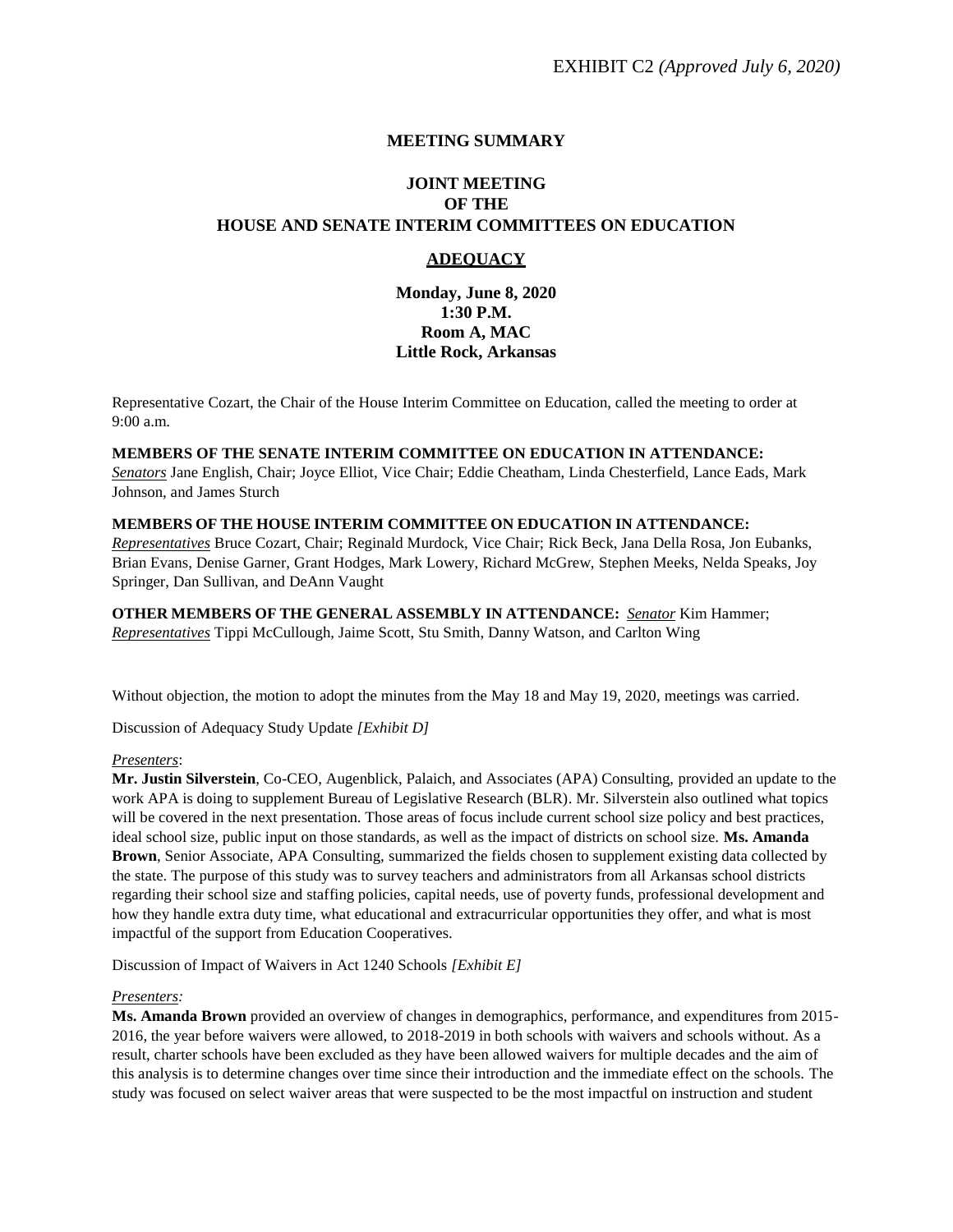Monday, June 8, 2020 Page 2 of 3

outcomes or resource use and expenditures. Ms. Brown mentions that the significant change in expenditures per pupil for resource waivers did account for annual increases in funding but the data could be reflecting schools that were already spending at higher levels. Other considerations like schools being in higher cost communities or a school's comfort level with applying for grants may also be factors beyond the existence of a waiver. The sample size of this study was 929 schools throughout the state and the data is representative of the State's data, excluding charters, correctional schools, schools for the deaf and blind, and others who were missing key data.

**Ms. Michaela Tonking**, Associate, APA Consulting, presented the results of regression analysis to determine if there are any statistically significant outcomes of this study. In the tables, NS+ refers to a difference slightly above 0 while NS- refers to results slightly below 0. Both are not significant but might indicate possible correlations in either direction. Overall, attendance waivers were found to be associated with slightly better outcomes in achievement, while library media waivers and licensure waivers have a trend showing there might be a correlation to decline in Literacy achievement. This could be attributed to the school no longer having licensed staff to fill positions. Mr. Silverstein reminded the committee that in order to have a licensure waiver, the school must at least have one teacher with a licensure waiver, but these studies were not broken down into how many additional teachers held those waivers. Therefore, it is difficult to conclude that having more higher certified teachers compared to more noncertified has no impact on achievement. She goes on to reiterate that the outcomes of these studies are not to prove causation, but to identify correlations only, with recognition of outside factors and variables beyond those tested here.

Discussion of Impact of Vouchers *[Exhibit F]*

#### *Presenters:*

**Ms. Jennifer Piscatelli**, Associate, APA Consulting presented research about tax credit scholarships and voucher programs, looking at states with programs most similar to Arkansas'. The key difference between voucher and tax credit programs is tax credit utilizes privately donated funds, while vouchers use state tax dollars. Both programs are designed for particular student groups, usually disadvantaged. Voucher amounts vary widely by state and the programs themselves also have different eligibility requirements and funding sources. These studies compared students in the voucher program to those not in the program. The impact of vouchers on student achievement and on funding yielded mixed results, depending on the particular program. **Mr. Justin Silverstein** stated that Arkansas does not currently have a tax credit program. According to data from surrounding and comparison states, these are funded by individuals and corporations and the donations must be made to the program directly rather than reserved for individual schools or students. Additionally, they compared students who took that voucher to private schools to those who maintained its use in public schools. A question was raised if there was data on how much a school supplemented costs per student above funding and if the satisfaction rate had an influence in the determining effectiveness of a program. Another request was made to find out the average amount of money taken in benefits from the Succeed Scholar Program, as well as a specific inquiry into the Arkansas 529 plan in the context of this study. Overall, there is little information indicating their impact on student success.

Discussion of Analyses of the Uniform Rate of Taxation (URT) and School Finance Equity *[Exhibit G]*

# *Presenters:*

**Dr. Mark Fermanich**, Senior Associate, APA Consulting, was recognized to discuss data found over a course of non-traditional studies to supplement BLR's report. He provided a comprehensive overview of how uniform rates of taxation affect school spending. All data comes from MySchool database based on the mills each district reported. The studies were primarily interested in finding horizontal equity and fiscal neutrality amongst school districts. Horizontal equity refers to the equitable treatment of the average student, excluding special needs for the student. The less variation indicates a more equitable system. Fiscal neutrality refers to the relationship between local wealth and resources available per student. In general, for fiscal neutrality, a lower correlation between the variables indicates more equity. In consideration that 60% of resources in Arkansas are provided by the State, there's greater